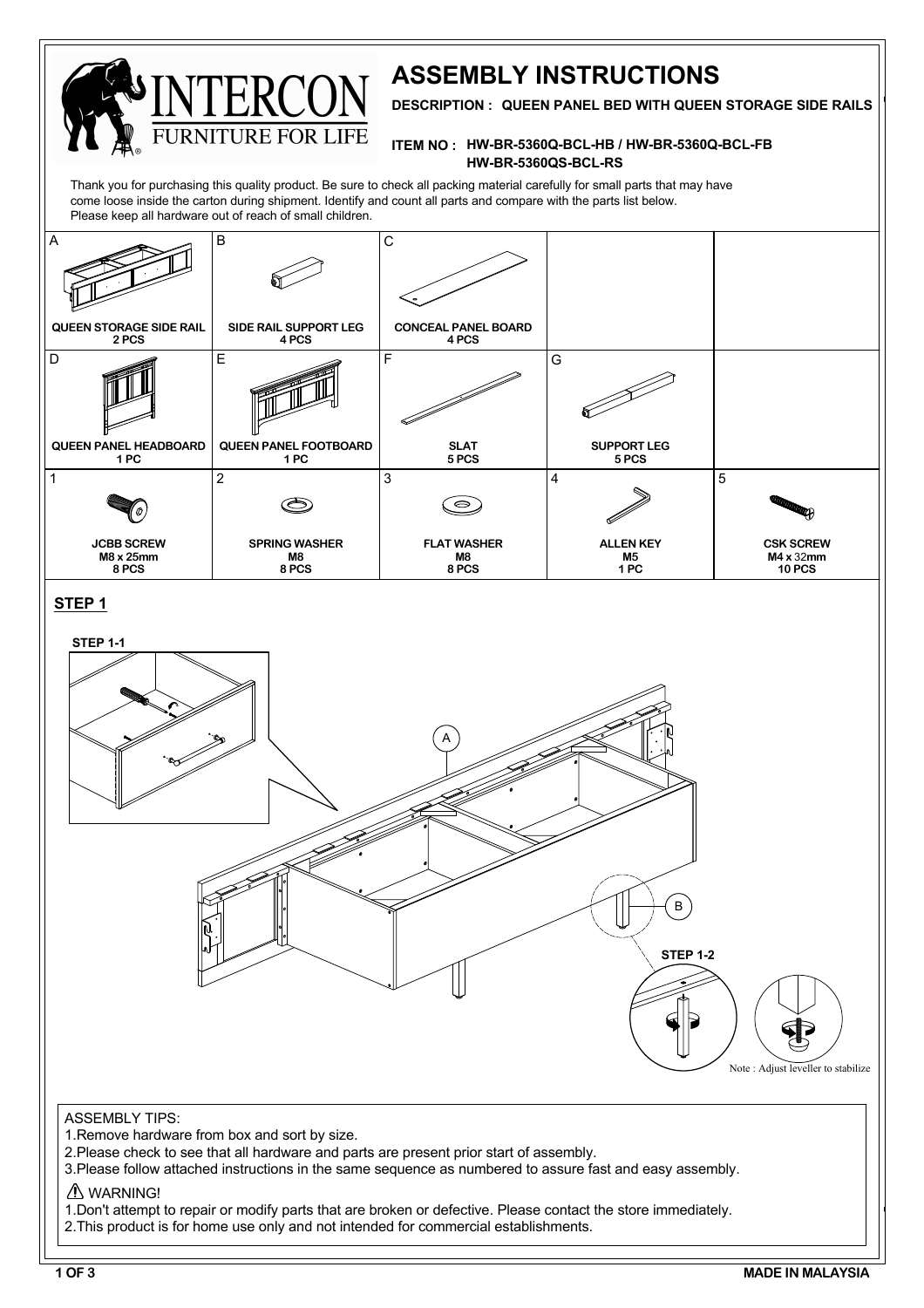

## **ASSEMBLY INSTRUCTIONS**

**DESCRIPTION : QUEEN PANEL BED WITH QUEEN STORAGE SIDE RAILS**

#### **ITEM NO : HW-BR-5360Q-BCL-HB / HW-BR-5360Q-BCL-FB HW-BR-5360QS-BCL-RS**

Thank you for purchasing this quality product. Be sure to check all packing material carefully for small parts that may have come loose inside the carton during shipment. Identify and count all parts and compare with the parts list below. Please keep all hardware out of reach of small children.